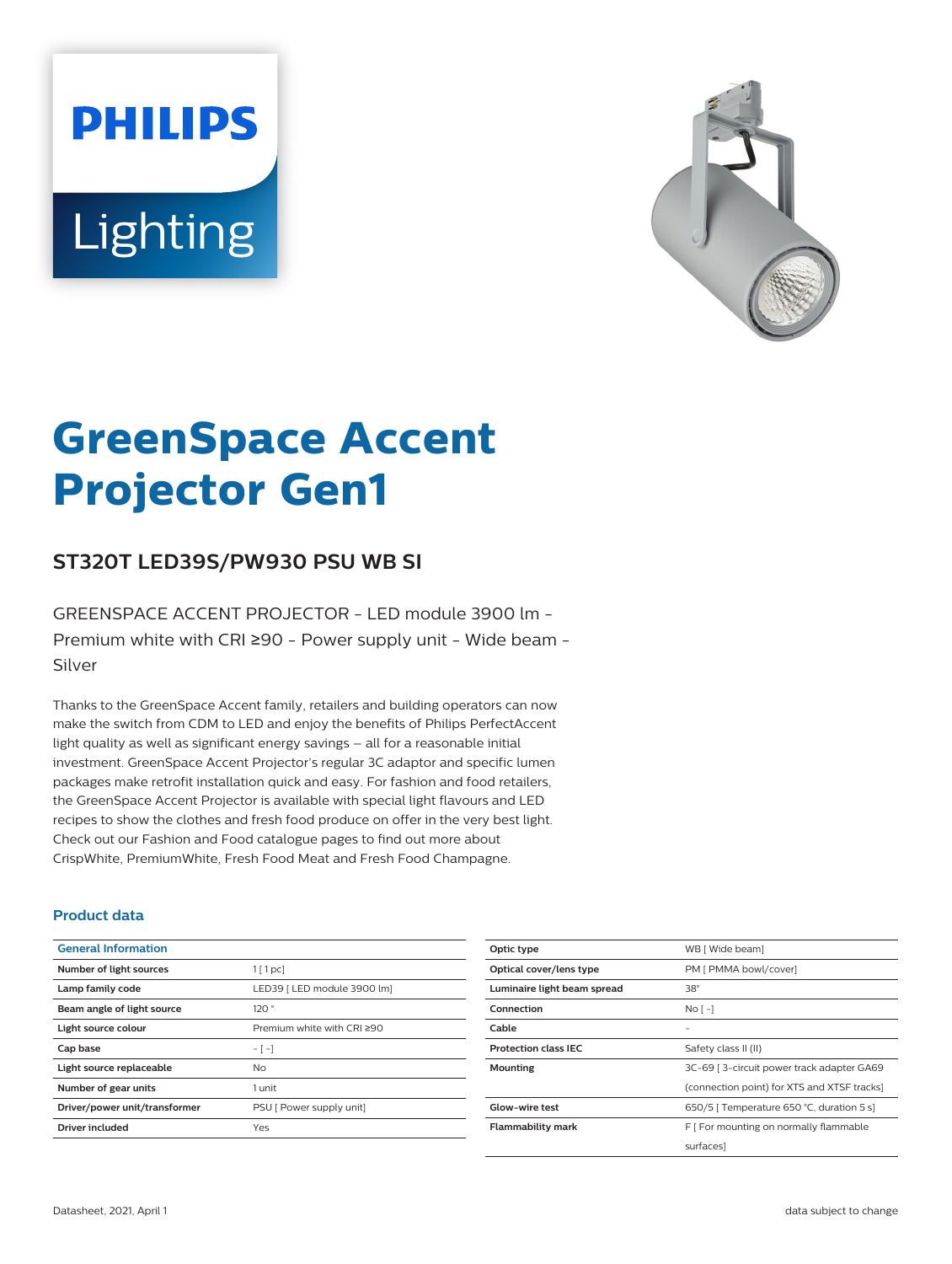# **GreenSpace Accent Projector Gen1**

| <b>CE</b> mark                       | CE mark                                         |
|--------------------------------------|-------------------------------------------------|
| <b>ENEC mark</b>                     | <b>ENEC</b> mark                                |
| UL mark                              |                                                 |
| <b>Warranty period</b>               | 5 years                                         |
| Remarks                              | *- According to the Lighting Europe guidance    |
|                                      | paper 'Evaluating performance of LED based      |
|                                      | luminaires - January 2018': statistically there |
|                                      | is no relevant difference in lumen              |
|                                      | maintenance between the B50 and, for            |
|                                      | example, the B10. Therefore, the median         |
|                                      | useful life (B50) value also represents the B10 |
|                                      | value.                                          |
| Constant light output                | <b>No</b>                                       |
| Number of products on MCB (16 A type | 24                                              |
| B)                                   |                                                 |
| <b>EU RoHS compliant</b>             | Yes                                             |
| <b>Product family code</b>           | ST320T [ GREENSPACE ACCENT                      |
|                                      | PROJECTOR]                                      |
| Unified glare rating CEN             | Not applicable                                  |
|                                      |                                                 |
| <b>Operating and Electrical</b>      |                                                 |
| <b>Input Voltage</b>                 | 220 to 240 V                                    |
| Input frequency                      | 50 to 60 Hz                                     |
| Average CLO power consumption        | $-W$                                            |
| Inrush current                       | 12 A                                            |
| Inrush time                          | 100 ms                                          |
| Power factor (min.)                  | 0.9                                             |
|                                      |                                                 |
| <b>Controls and Dimming</b>          |                                                 |
| Dimmable                             | No                                              |
|                                      |                                                 |
| <b>Mechanical and Housing</b>        |                                                 |
| <b>Housing material</b>              | Aluminum                                        |
| <b>Reflector material</b>            | Polycarbonate aluminum coated                   |
| Optic material                       | Polycarbonate                                   |
| Optical cover/lens material          | Polymethyl methacrylate                         |
| <b>Fixation material</b>             | Polyamide                                       |
| Optical cover/lens finish            | Clear                                           |
| Overall length                       | 182 mm                                          |
| Overall width                        | 114 mm                                          |
| Overall height                       | 193 mm                                          |

| Colour                                       | Silver                                  |
|----------------------------------------------|-----------------------------------------|
| Dimensions (height x width x depth)          | 193 x 114 x 182 mm (7.6 x 4.5 x 7.2 in) |
|                                              |                                         |
| <b>Approval and Application</b>              |                                         |
| Ingress protection code                      | IP20 [ Finger-protected]                |
| Mech. impact protection code                 | IK02 [ 0.2 J standard]                  |
|                                              |                                         |
| <b>Initial Performance (IEC Compliant)</b>   |                                         |
| Initial luminous flux (system flux)          | 3900 lm                                 |
| Luminous flux tolerance                      | $+/-10%$                                |
| Initial LED luminaire efficacy               | 101 lm/W                                |
| Init. Corr. Colour Temperature               | 3000K                                   |
| Init. Colour rendering index                 | ≥90                                     |
| Initial chromaticity                         | (0.42, 0.39) SDCM<3                     |
| Initial input power                          | 38.5 W                                  |
| Power consumption tolerance                  | $+/-10%$                                |
|                                              |                                         |
| <b>Over Time Performance (IEC Compliant)</b> |                                         |
| Control gear failure rate at median          | 5%                                      |
| useful life 50,000 h                         |                                         |
| Lumen maintenance at median useful           | L80                                     |
| life* 50,000 h                               |                                         |
|                                              |                                         |
| <b>Application Conditions</b>                |                                         |
| Ambient temperature range                    | +10 to +40 °C                           |
| Performance ambient temperature Tq           | 25 °C                                   |
| Suitable for random switching                | No                                      |
|                                              |                                         |
| <b>Product Data</b>                          |                                         |
| <b>Full product code</b>                     | 871869916681600                         |
| Order product name                           | ST320T LED39S/PW930 PSU WB SI           |
| EAN/UPC - product                            | 8718699166816                           |
| Order code                                   | 16681600                                |
| SAP numerator – quantity per pack            | 1                                       |
| Numerator – packs per outer box              | 1                                       |
| <b>SAP</b> material                          | 910500459399                            |
| SAP net weight (piece)                       | 0.980 kg                                |

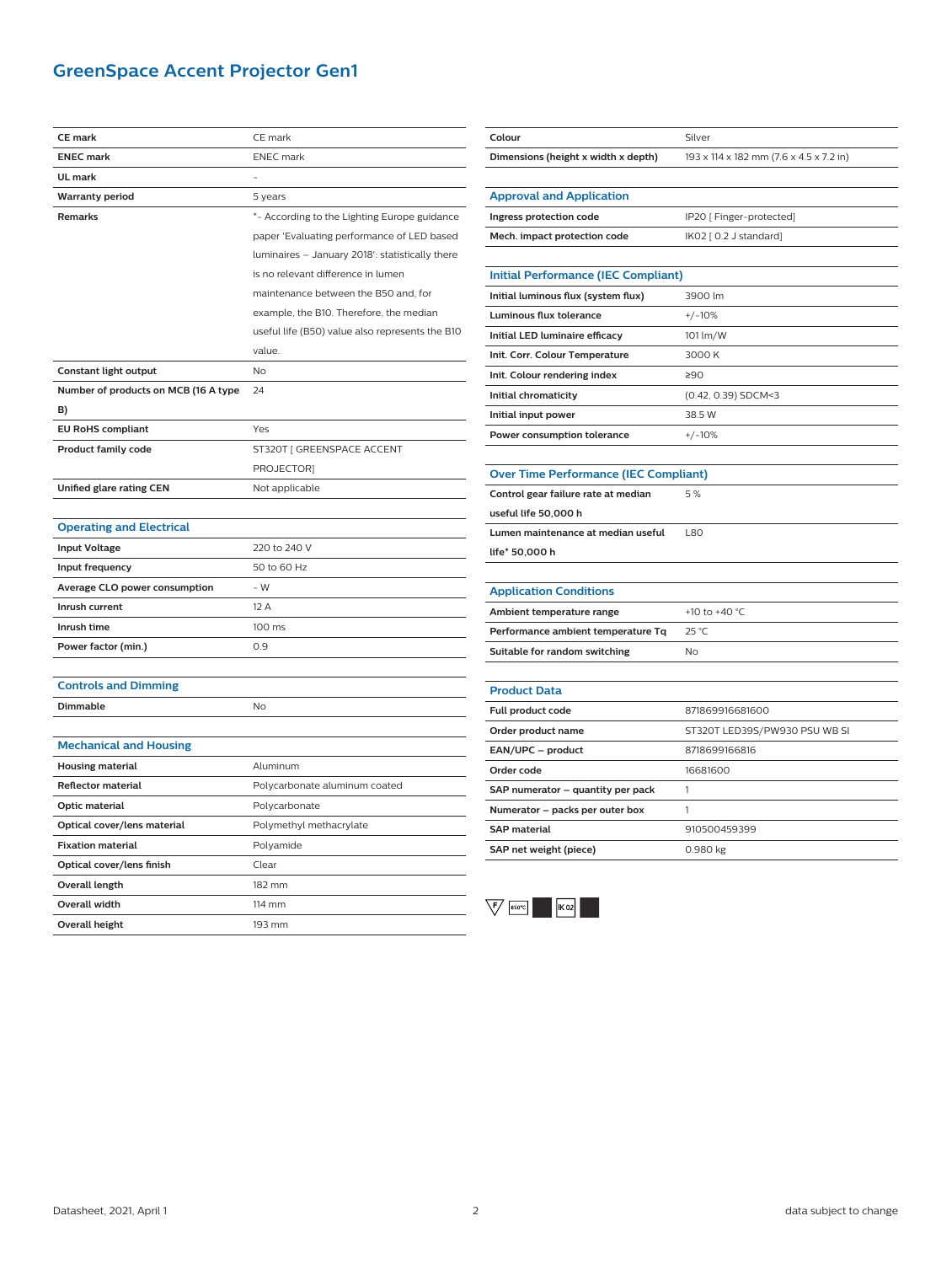## **GreenSpace Accent Projector Gen1**

#### **Dimensional drawing**



GreenSpace Accent ST315T-ST330T

#### Photometric data



#### IFAS1\_ST320T1xLED39SPW9WBLIN



IFPC1\_ST320T1xLED39SPW9WBLIN



#### IFCC1\_ST320T1xLED39SPW9WBLIN



#### IFAS1\_ST320T1xLED39SPW930WB